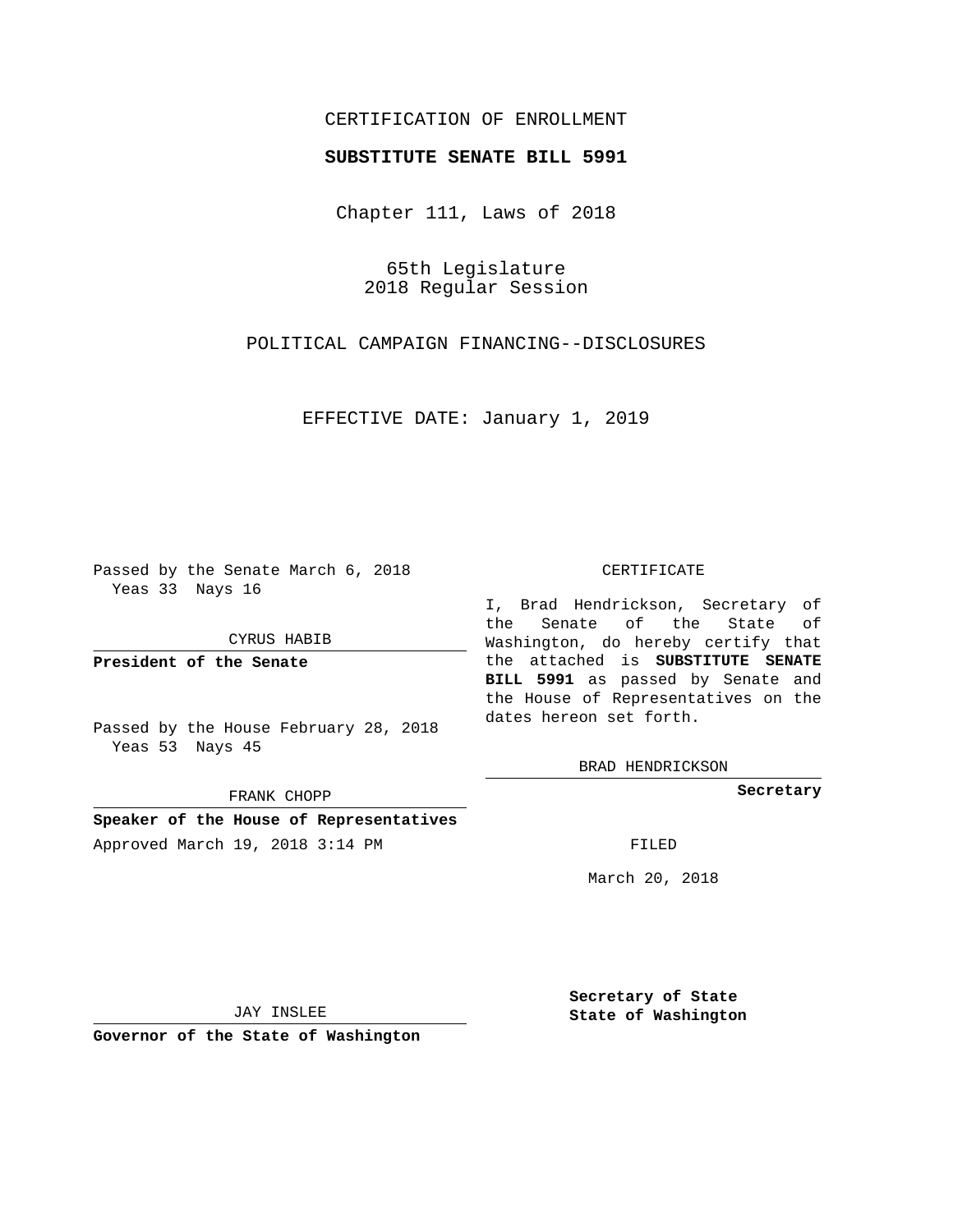### **SUBSTITUTE SENATE BILL 5991**

AS AMENDED BY THE HOUSE

Passed Legislature - 2018 Regular Session

# **State of Washington 65th Legislature 2018 Regular Session**

**By** Senate State Government, Tribal Relations & Elections (originally sponsored by Senators Billig, Fain, Palumbo, Miloscia, Hunt, Mullet, Carlyle, Frockt, Rolfes, Ranker, Darneille, Conway, Hasegawa, Pedersen, Nelson, McCoy, Takko, Saldaña, Cleveland, Wellman, Kuderer, Liias, Hobbs, Chase, Van De Wege, Keiser, and Dhingra)

READ FIRST TIME 01/15/18.

 AN ACT Relating to increasing transparency of contributions by creating the Washington state DISCLOSE act of 2018; amending RCW 42.17A.235, 42.17A.240, and 42.17A.420; reenacting and amending RCW 42.17A.005; adding a new section to chapter 42.17A RCW; creating new 5 sections; and providing an effective date.

6 BE IT ENACTED BY THE LEGISLATURE OF THE STATE OF WASHINGTON:

7 NEW SECTION. **Sec. 1.** This act may be known and cited as the 8 democracy is strengthened by casting light on spending in elections 9 act of 2018 or the Washington state DISCLOSE act of 2018.

 NEW SECTION. **Sec. 2.** The legislature finds that the public has the right to know who is contributing to election campaigns in Washington state and that campaign finance disclosure deters corruption, increases public confidence in Washington state elections, and strengthens representative democracy.

 The legislature finds that campaign finance disclosure is overwhelmingly supported by the citizens of Washington state as evidenced by the two initiatives that largely established Washington's current campaign finance system. Both passed with over seventy-two percent of the popular vote, as well as winning margins 20 in every county in the state.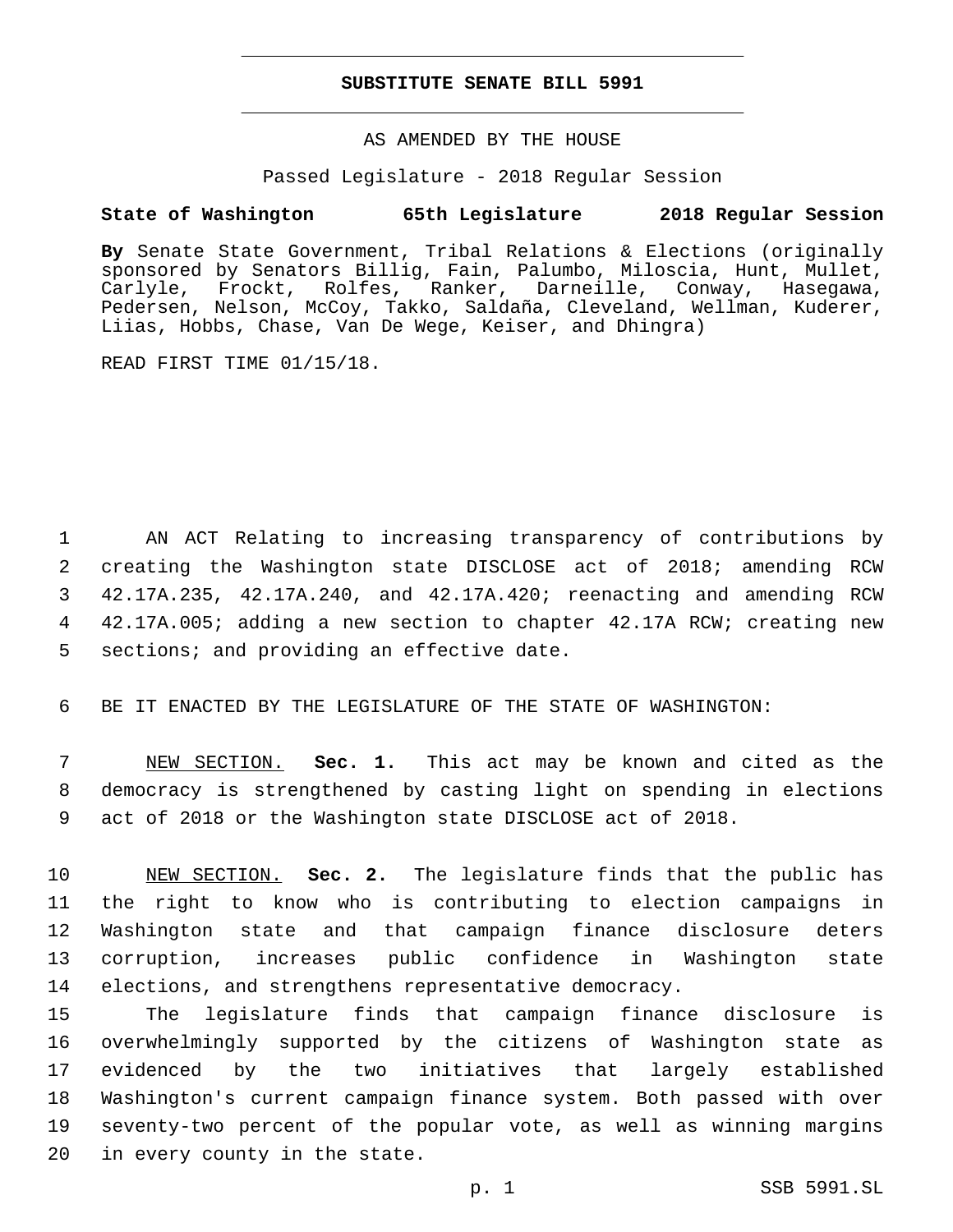The legislature finds that nonprofit organizations are increasingly engaging in campaign activities in Washington state and across the country, including taking a more active role in contributing to candidate and ballot proposition campaigns. In some cases, these activities are occurring without adequate public disclosure due to loopholes in campaign finance regulations.

 The legislature finds that many nonprofit organizations wish to use the provisions of current law to anonymously contribute to campaign activity, frustrating the purposes of public disclosure 10 laws.

 Therefore, the legislature intends to increase transparency and accountability, deter corruption, and strengthen confidence in the election process by closing campaign finance disclosure loopholes and requiring the disclosure of contributions and expenditures by nonprofit organizations that participate significantly in Washington 16 state elections.

 **Sec. 3.** RCW 42.17A.005 and 2011 c 145 s 2 and 2011 c 60 s 19 are 18 each reenacted and amended to read as follows:

 The definitions in this section apply throughout this chapter 20 unless the context clearly requires otherwise.

 (1) "Actual malice" means to act with knowledge of falsity or 22 with reckless disregard as to truth or falsity.

 (2) "Agency" includes all state agencies and all local agencies. "State agency" includes every state office, department, division, bureau, board, commission, or other state agency. "Local agency" includes every county, city, town, municipal corporation, quasi- municipal corporation, or special purpose district, or any office, department, division, bureau, board, commission, or agency thereof, 29 or other local public agency.

 (3) "Authorized committee" means the political committee authorized by a candidate, or by the public official against whom recall charges have been filed, to accept contributions or make expenditures on behalf of the candidate or public official.

 (4) "Ballot proposition" means any "measure" as defined by RCW 29A.04.091, or any initiative, recall, or referendum proposition proposed to be submitted to the voters of the state or any municipal corporation, political subdivision, or other voting constituency from and after the time when the proposition has been initially filed with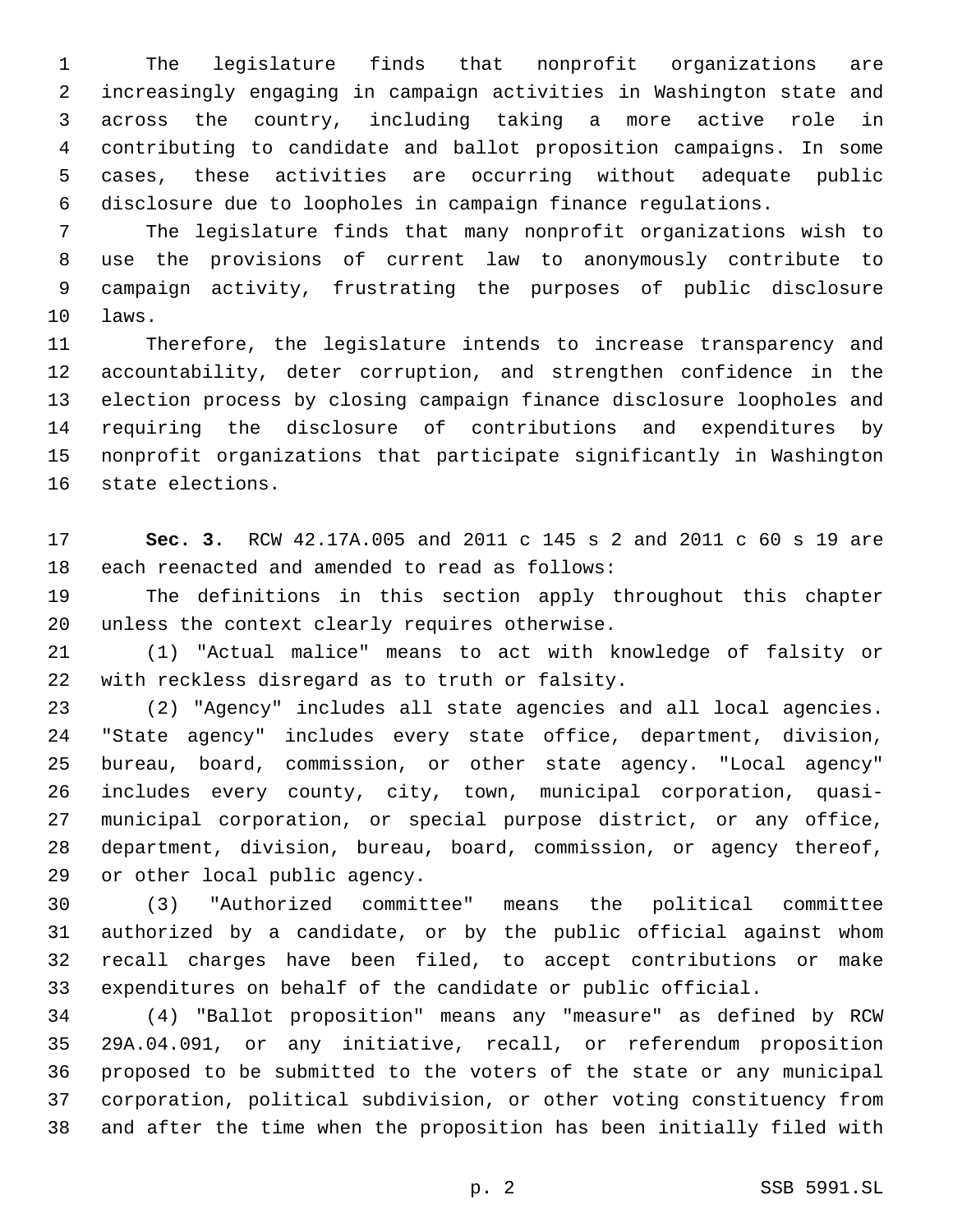the appropriate election officer of that constituency before its 2 circulation for signatures.

 (5) "Benefit" means a commercial, proprietary, financial, economic, or monetary advantage, or the avoidance of a commercial, proprietary, financial, economic, or monetary disadvantage.

(6) "Bona fide political party" means:6

 (a) An organization that has been recognized as a minor political 8 party by the secretary of state;

 (b) The governing body of the state organization of a major political party, as defined in RCW 29A.04.086, that is the body authorized by the charter or bylaws of the party to exercise 12 authority on behalf of the state party; or

 (c) The county central committee or legislative district committee of a major political party. There may be only one legislative district committee for each party in each legislative 16 district.

 (7) "Candidate" means any individual who seeks nomination for election or election to public office. An individual seeks nomination 19 or election when he or she first:

 (a) Receives contributions or makes expenditures or reserves space or facilities with intent to promote his or her candidacy for 22 office;

(b) Announces publicly or files for office;

 (c) Purchases commercial advertising space or broadcast time to 25 promote his or her candidacy; or

 (d) Gives his or her consent to another person to take on behalf of the individual any of the actions in (a) or (c) of this 28 subsection.

 (8) "Caucus political committee" means a political committee organized and maintained by the members of a major political party in the state senate or state house of representatives.

 (9) "Commercial advertiser" means any person who sells the service of communicating messages or producing printed material for broadcast or distribution to the general public or segments of the general public whether through the use of newspapers, magazines, television and radio stations, billboard companies, direct mail advertising companies, printing companies, or otherwise.

 (10) "Commission" means the agency established under RCW 42.17A.100.39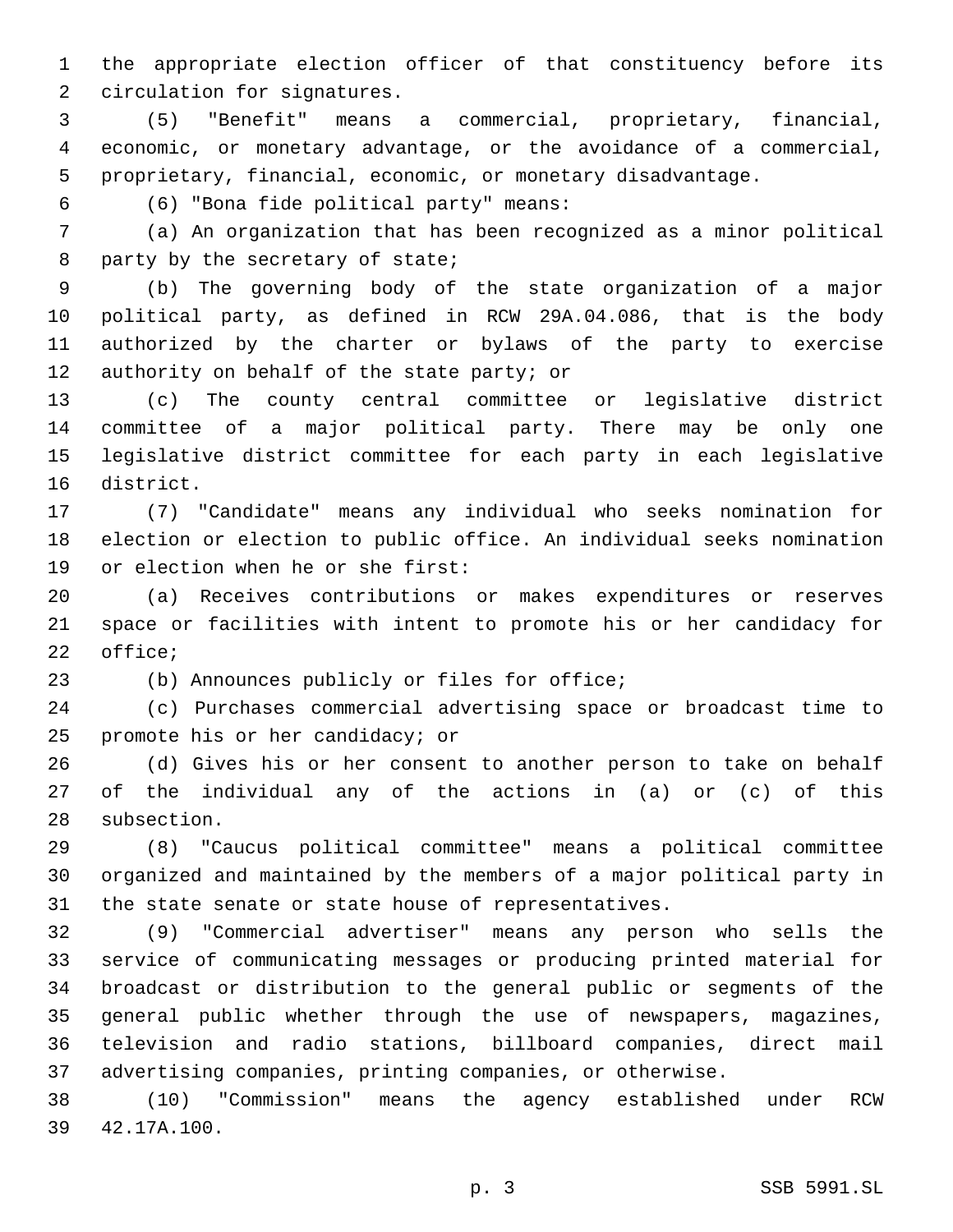(11) "Compensation" unless the context requires a narrower meaning, includes payment in any form for real or personal property or services of any kind. For the purpose of compliance with RCW 42.17A.710, "compensation" does not include per diem allowances or other payments made by a governmental entity to reimburse a public official for expenses incurred while the official is engaged in the 7 official business of the governmental entity.

 (12) "Continuing political committee" means a political committee that is an organization of continuing existence not established in 10 anticipation of any particular election campaign.

11 (13)(a) "Contribution" includes:

 (i) A loan, gift, deposit, subscription, forgiveness of indebtedness, donation, advance, pledge, payment, transfer of funds between political committees, or anything of value, including personal and professional services for less than full consideration;

 (ii) An expenditure made by a person in cooperation, consultation, or concert with, or at the request or suggestion of, a 18 candidate, a political or incidental committee, the person or persons named on the candidate's or committee's registration form who direct expenditures on behalf of the candidate or committee, or their 21 agents;

 (iii) The financing by a person of the dissemination, distribution, or republication, in whole or in part, of broadcast, written, graphic, or other form of political advertising or 25 electioneering communication prepared by a candidate, a political or 26 incidental committee, or its authorized agent;

 (iv) Sums paid for tickets to fund-raising events such as dinners and parties, except for the actual cost of the consumables furnished 29 at the event.

(b) "Contribution" does not include:30

 (i) Standard interest on money deposited in a political or 32 incidental committee's account;

33 (ii) Ordinary home hospitality;

 (iii) A contribution received by a candidate or political or incidental committee that is returned to the contributor within five business days of the date on which it is received by the candidate or 37 political or incidental committee;

 (iv) A news item, feature, commentary, or editorial in a regularly scheduled news medium that is of primary interest to the general public, that is in a news medium controlled by a person whose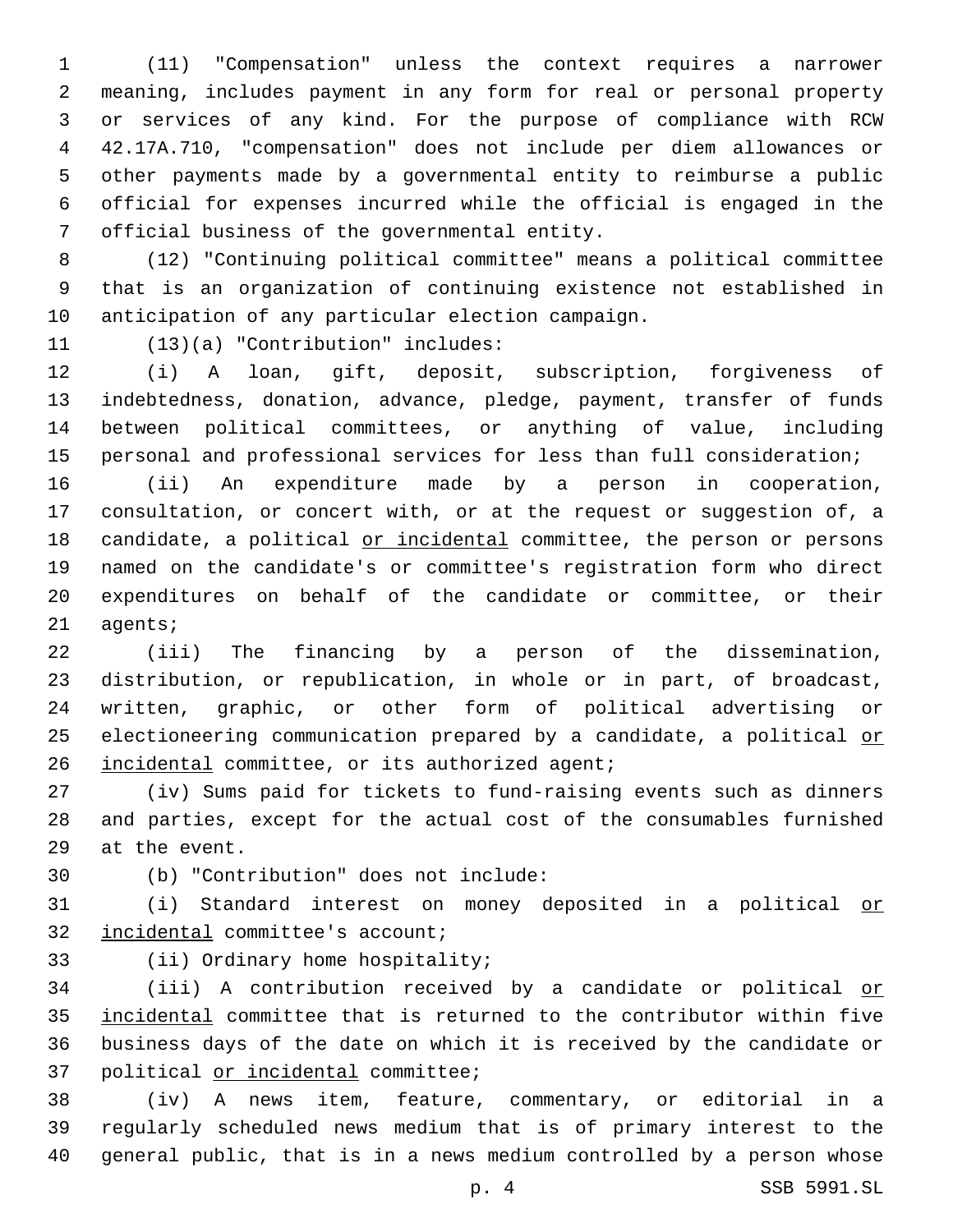business is that news medium, and that is not controlled by a 2 candidate or a political or incidental committee;

 (v) An internal political communication primarily limited to the members of or contributors to a political party organization or 5 political or incidental committee, or to the officers, management staff, or stockholders of a corporation or similar enterprise, or to the members of a labor organization or other membership organization;

 (vi) The rendering of personal services of the sort commonly performed by volunteer campaign workers, or incidental expenses personally incurred by volunteer campaign workers not in excess of fifty dollars personally paid for by the worker. "Volunteer services," for the purposes of this subsection, means services or labor for which the individual is not compensated by any person;

 (vii) Messages in the form of reader boards, banners, or yard or window signs displayed on a person's own property or property occupied by a person. However, a facility used for such political advertising for which a rental charge is normally made must be reported as an in-kind contribution and counts towards any applicable contribution limit of the person providing the facility;

(viii) Legal or accounting services rendered to or on behalf of:

 (A) A political party or caucus political committee if the person paying for the services is the regular employer of the person 23 rendering such services; or

 (B) A candidate or an authorized committee if the person paying for the services is the regular employer of the individual rendering the services and if the services are solely for the purpose of ensuring compliance with state election or public disclosure laws; or

 (ix) The performance of ministerial functions by a person on behalf of two or more candidates or political or incidental committees either as volunteer services defined in (b)(vi) of this 31 subsection or for payment by the candidate or political or incidental committee for whom the services are performed as long as:

(A) The person performs solely ministerial functions;

 (B) A person who is paid by two or more candidates or political 35 or incidental committees is identified by the candidates and political committees on whose behalf services are performed as part of their respective statements of organization under RCW 42.17A.205; 38 and

 (C) The person does not disclose, except as required by law, any information regarding a candidate's or committee's plans, projects,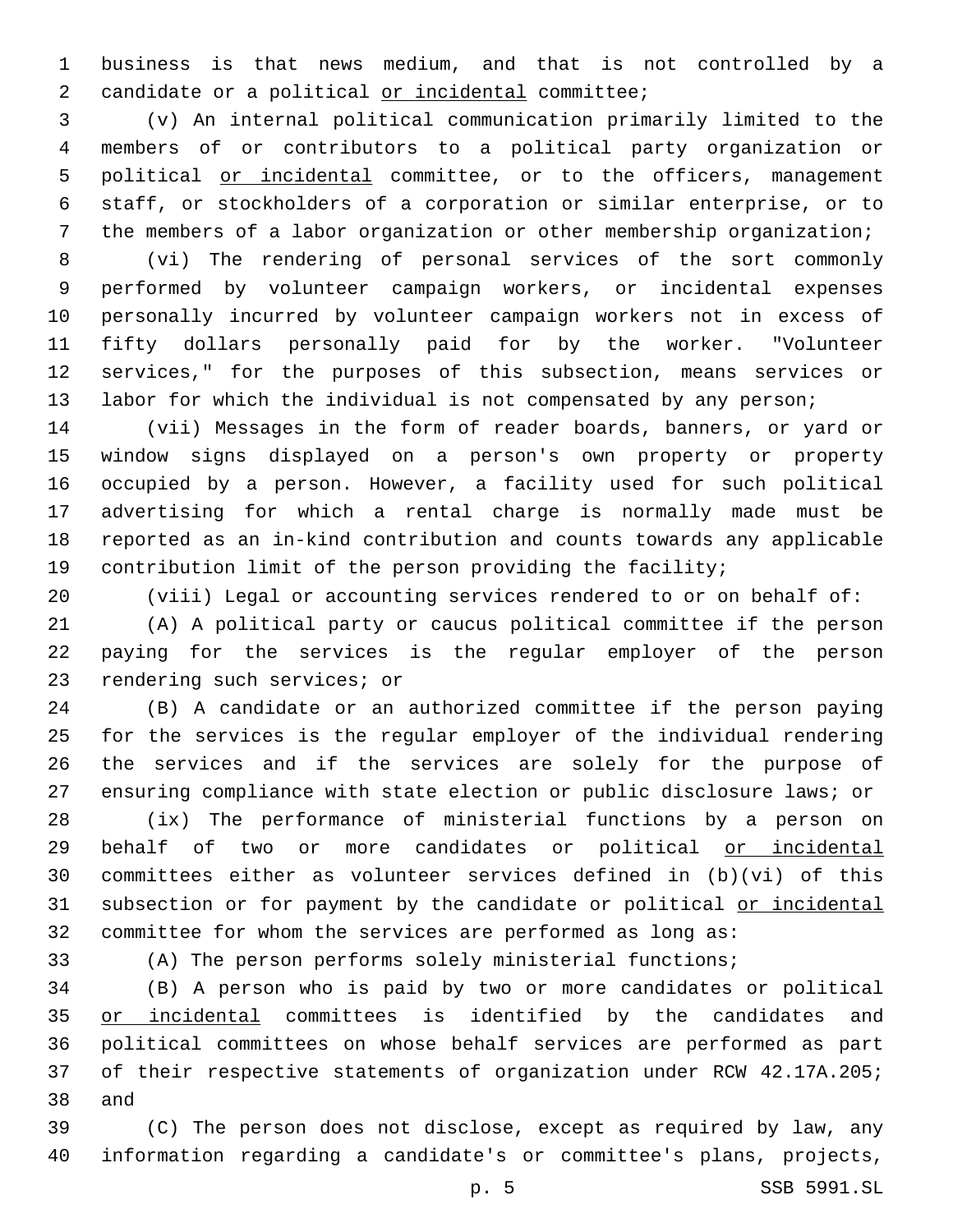activities, or needs, or regarding a candidate's or committee's contributions or expenditures that is not already publicly available from campaign reports filed with the commission, or otherwise engage in activity that constitutes a contribution under (a)(ii) of this 5 subsection.

 A person who performs ministerial functions under this subsection (13)(b)(ix) is not considered an agent of the candidate or committee as long as he or she has no authority to authorize expenditures or make decisions on behalf of the candidate or committee.

 (c) Contributions other than money or its equivalent are deemed to have a monetary value equivalent to the fair market value of the contribution. Services or property or rights furnished at less than their fair market value for the purpose of assisting any candidate or political committee are deemed a contribution. Such a contribution must be reported as an in-kind contribution at its fair market value and counts towards any applicable contribution limit of the provider.

 (14) "Depository" means a bank, mutual savings bank, savings and loan association, or credit union doing business in this state.

 (15) "Elected official" means any person elected at a general or special election to any public office, and any person appointed to 21 fill a vacancy in any such office.

 (16) "Election" includes any primary, general, or special election for public office and any election in which a ballot proposition is submitted to the voters. An election in which the qualifications for voting include other than those requirements set forth in Article VI, section 1 (Amendment 63) of the Constitution of the state of Washington shall not be considered an election for 28 purposes of this chapter.

 (17) "Election campaign" means any campaign in support of or in opposition to a candidate for election to public office and any campaign in support of, or in opposition to, a ballot proposition.

 (18) "Election cycle" means the period beginning on the first day of January after the date of the last previous general election for the office that the candidate seeks and ending on December 31st after the next election for the office. In the case of a special election to fill a vacancy in an office, "election cycle" means the period beginning on the day the vacancy occurs and ending on December 31st 38 after the special election.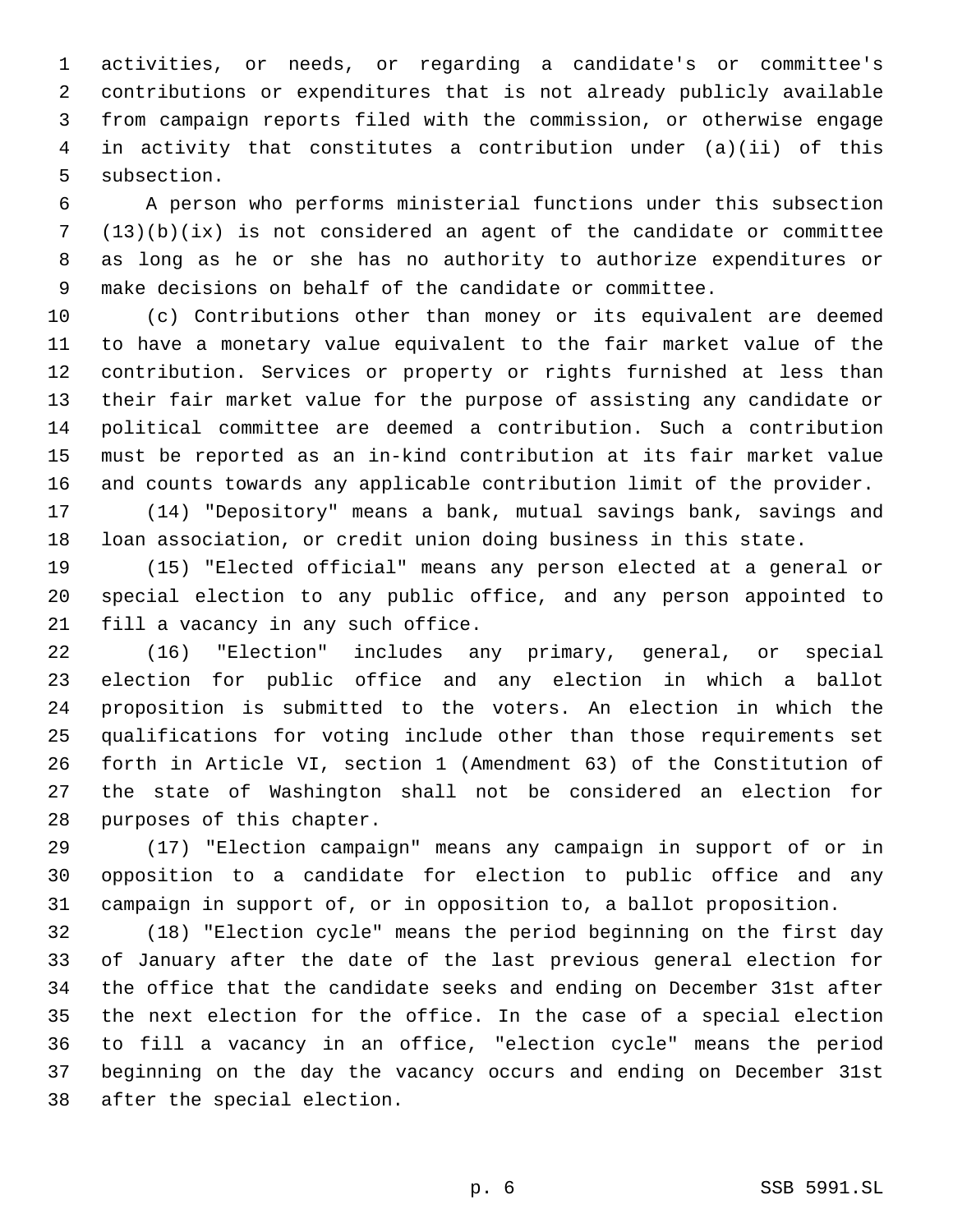(19)(a) "Electioneering communication" means any broadcast, cable, or satellite television or radio transmission, United States postal service mailing, billboard, newspaper, or periodical that:

 (i) Clearly identifies a candidate for a state, local, or judicial office either by specifically naming the candidate, or identifying the candidate without using the candidate's name;

 (ii) Is broadcast, transmitted, mailed, erected, distributed, or otherwise published within sixty days before any election for that office in the jurisdiction in which the candidate is seeking 10 election; and

 (iii) Either alone, or in combination with one or more communications identifying the candidate by the same sponsor during the sixty days before an election, has a fair market value of one 14 thousand dollars or more.

(b) "Electioneering communication" does not include:

 (i) Usual and customary advertising of a business owned by a candidate, even if the candidate is mentioned in the advertising when the candidate has been regularly mentioned in that advertising appearing at least twelve months preceding his or her becoming a candidate;

 (ii) Advertising for candidate debates or forums when the advertising is paid for by or on behalf of the debate or forum sponsor, so long as two or more candidates for the same position have been invited to participate in the debate or forum;

 (iii) A news item, feature, commentary, or editorial in a 26 regularly scheduled news medium that is:

(A) Of primary interest to the general public;

 (B) In a news medium controlled by a person whose business is 29 that news medium; and

 (C) Not a medium controlled by a candidate or a political or 31 incidental committee;

32 (iv) Slate cards and sample ballots;

 (v) Advertising for books, films, dissertations, or similar works (A) written by a candidate when the candidate entered into a contract for such publications or media at least twelve months before becoming 36 a candidate, or  $(B)$  written about a candidate;

37 (vi) Public service announcements;

 (vii) A mailed internal political communication primarily limited to the members of or contributors to a political party organization or political or incidental committee, or to the officers, management

p. 7 SSB 5991.SL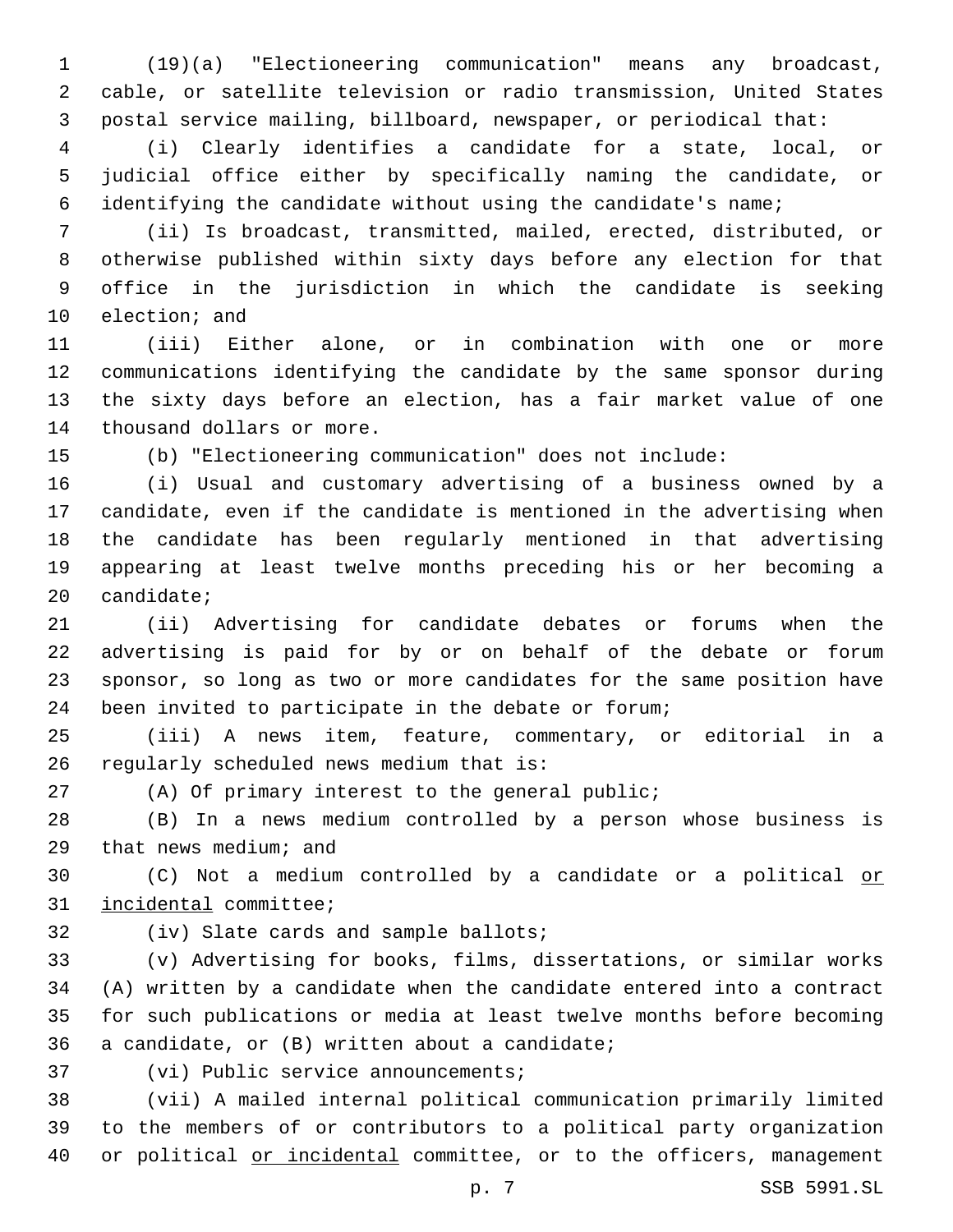staff, or stockholders of a corporation or similar enterprise, or to the members of a labor organization or other membership organization;

 (viii) An expenditure by or contribution to the authorized committee of a candidate for state, local, or judicial office; or

 (ix) Any other communication exempted by the commission through 6 rule consistent with the intent of this chapter.

 (20) "Expenditure" includes a payment, contribution, subscription, distribution, loan, advance, deposit, or gift of money or anything of value, and includes a contract, promise, or agreement, whether or not legally enforceable, to make an expenditure. "Expenditure" also includes a promise to pay, a payment, or a transfer of anything of value in exchange for goods, services, property, facilities, or anything of value for the purpose of assisting, benefiting, or honoring any public official or candidate, or assisting in furthering or opposing any election campaign. For the purposes of this chapter, agreements to make expenditures, contracts, and promises to pay may be reported as estimated obligations until actual payment is made. "Expenditure" shall not include the partial 19 or complete repayment by a candidate or political or incidental committee of the principal of a loan, the receipt of which loan has 21 been properly reported.

 (21) "Final report" means the report described as a final report 23 in RCW  $42.17A.235((+2))$  (8).

 (22) "General election" for the purposes of RCW 42.17A.405 means the election that results in the election of a person to a state or 26 local office. It does not include a primary.

(23) "Gift" has the definition in RCW 42.52.010.

 (24) "Immediate family" includes the spouse or domestic partner, dependent children, and other dependent relatives, if living in the household. For the purposes of the definition of "intermediary" in this section, "immediate family" means an individual's spouse or domestic partner, and child, stepchild, grandchild, parent, stepparent, grandparent, brother, half brother, sister, or half sister of the individual and the spouse or the domestic partner of any such person and a child, stepchild, grandchild, parent, stepparent, grandparent, brother, half brother, sister, or half sister of the individual's spouse or domestic partner and the spouse 38 or the domestic partner of any such person.

 (25) "Incidental committee" means any nonprofit organization not otherwise defined as a political committee but that may incidentally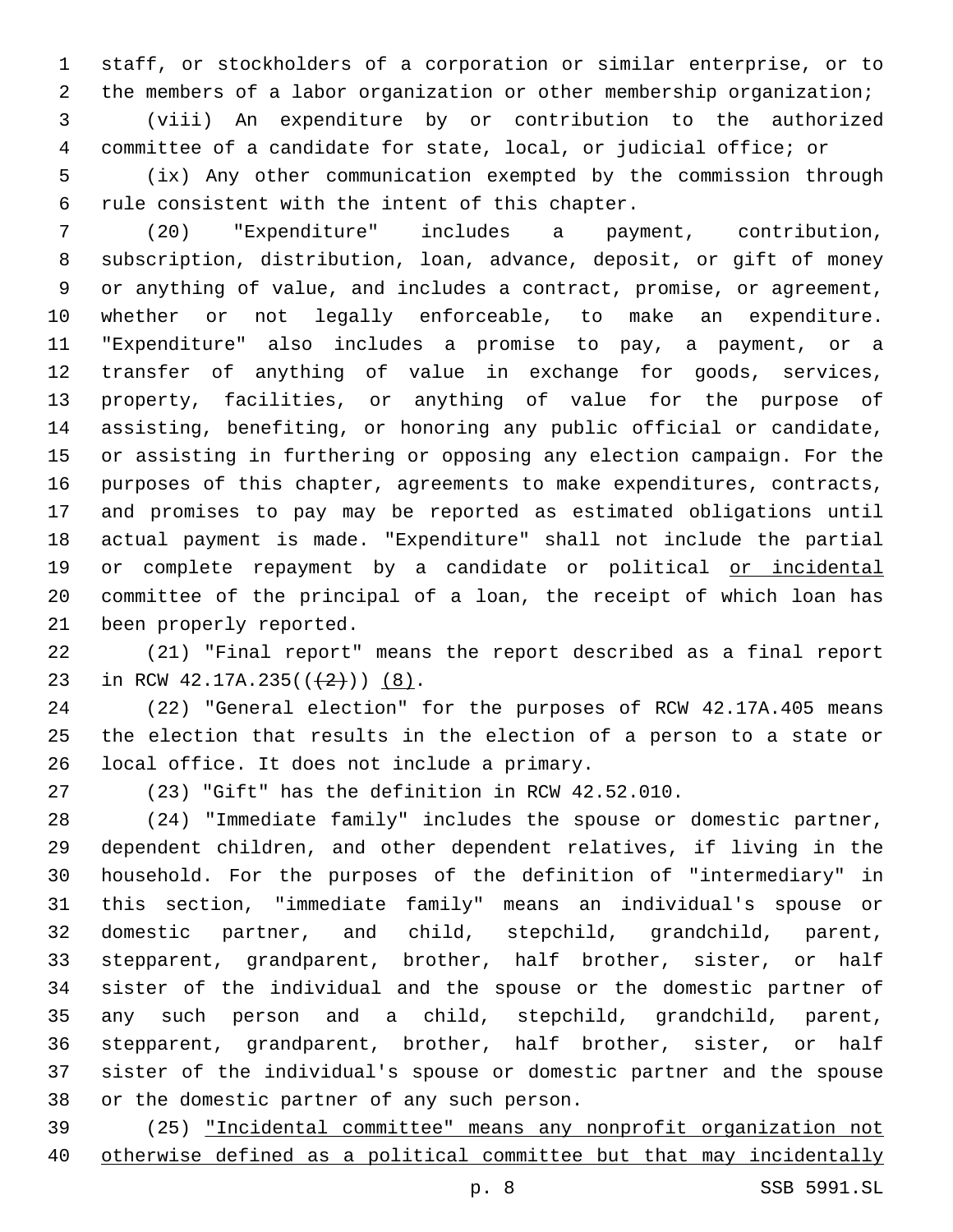make a contribution or an expenditure in excess of the reporting thresholds in section 5 of this act, directly or through a political committee. Any nonprofit organization is not an incidental committee if it is only remitting payments through the nonprofit organization in an aggregated form and the nonprofit organization is not required

to report those payments in accordance with this chapter.

 (26) "Incumbent" means a person who is in present possession of 8 an elected office.

9  $((+26))$   $(27)$  "Independent expenditure" means an expenditure that 10 has each of the following elements:

 (a) It is made in support of or in opposition to a candidate for office by a person who is not (i) a candidate for that office, (ii) an authorized committee of that candidate for that office, (iii) a person who has received the candidate's encouragement or approval to make the expenditure, if the expenditure pays in whole or in part for political advertising supporting that candidate or promoting the defeat of any other candidate or candidates for that office, or (iv) a person with whom the candidate has collaborated for the purpose of making the expenditure, if the expenditure pays in whole or in part for political advertising supporting that candidate or promoting the defeat of any other candidate or candidates for that office;

 (b) The expenditure pays in whole or in part for political advertising that either specifically names the candidate supported or opposed, or clearly and beyond any doubt identifies the candidate 25 without using the candidate's name; and

 (c) The expenditure, alone or in conjunction with another expenditure or other expenditures of the same person in support of or opposition to that candidate, has a value of eight hundred dollars or more. A series of expenditures, each of which is under eight hundred dollars, constitutes one independent expenditure if their cumulative 31 value is eight hundred dollars or more.

 ( $(\frac{27}{12})$ )  $(28)(a)$  "Intermediary" means an individual who transmits a contribution to a candidate or committee from another person unless the contribution is from the individual's employer, immediate family, or an association to which the individual belongs.

 (b) A treasurer or a candidate is not an intermediary for purposes of the committee that the treasurer or candidate serves.

 (c) A professional fund-raiser is not an intermediary if the fund-raiser is compensated for fund-raising services at the usual and 40 customary rate.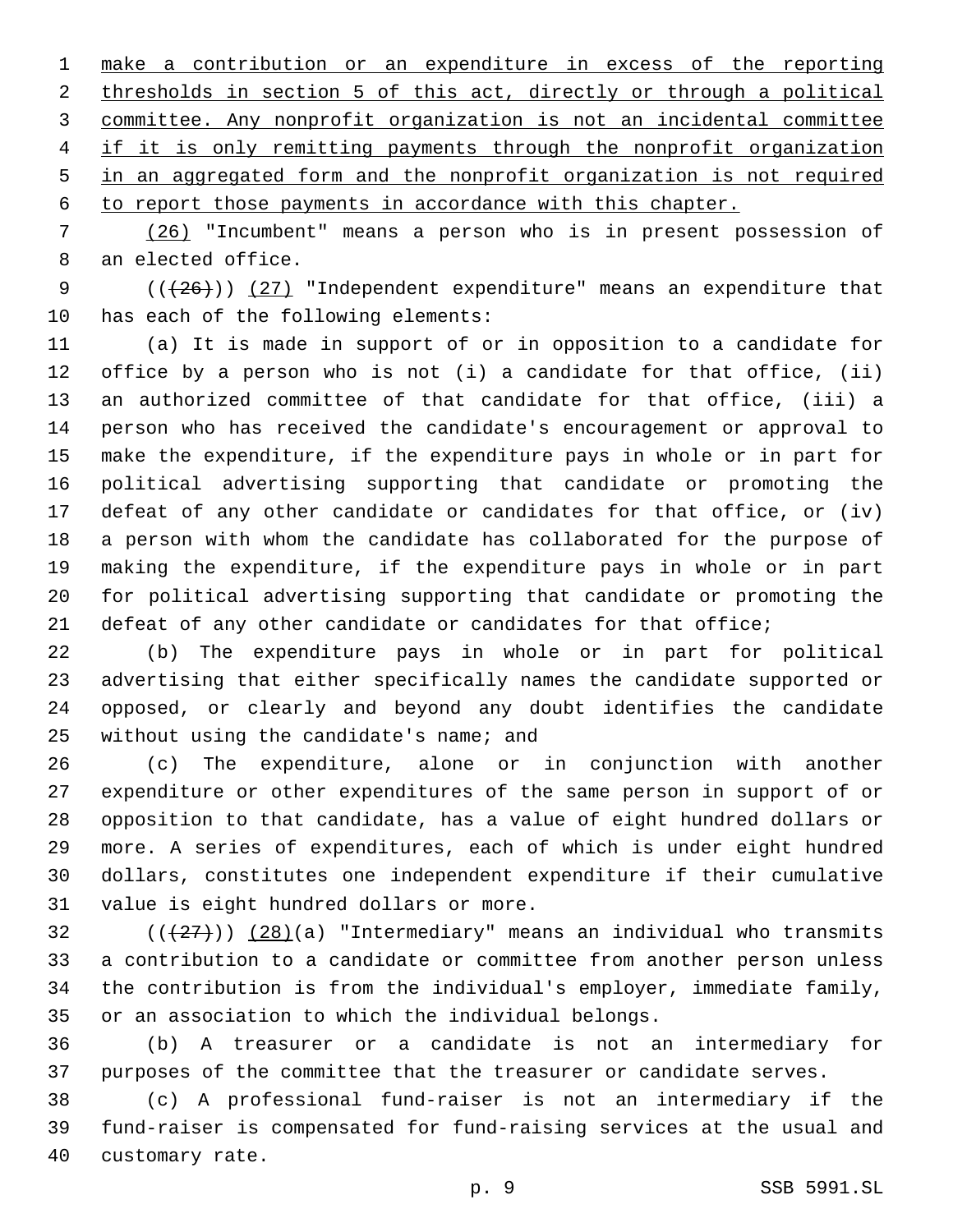(d) A volunteer hosting a fund-raising event at the individual's home is not an intermediary for purposes of that event.

 (((28))) (29) "Legislation" means bills, resolutions, motions, amendments, nominations, and other matters pending or proposed in either house of the state legislature, and includes any other matter that may be the subject of action by either house or any committee of the legislature and all bills and resolutions that, having passed 8 both houses, are pending approval by the governor.

9 (( $(29)$ )) (30) "Legislative office" means the office of a member of the state house of representatives or the office of a member of 11 the state senate.

12 (( $(30)$ ) (31) "Lobby" and "lobbying" each mean attempting to influence the passage or defeat of any legislation by the legislature of the state of Washington, or the adoption or rejection of any rule, standard, rate, or other legislative enactment of any state agency under the state administrative procedure act, chapter 34.05 RCW. Neither "lobby" nor "lobbying" includes an association's or other organization's act of communicating with the members of that 19 association or organization.

20 (( $\left(\frac{31}{1}\right)$ ) (32) "Lobbyist" includes any person who lobbies either 21 in his or her own or another's behalf.

 $((+32))$  (33) "Lobbyist's employer" means the person or persons by whom a lobbyist is employed and all persons by whom he or she is 24 compensated for acting as a lobbyist.

25 (( $(34)$  "Ministerial functions" means an act or duty carried out as part of the duties of an administrative office without 27 exercise of personal judgment or discretion.

 ( $(\overline{34})$ ) (35) "Participate" means that, with respect to a 29 particular election, an entity:

 (a) Makes either a monetary or in-kind contribution to a 31 candidate;

 (b) Makes an independent expenditure or electioneering communication in support of or opposition to a candidate;

 (c) Endorses a candidate before contributions are made by a subsidiary corporation or local unit with respect to that candidate 36 or that candidate's opponent;

 (d) Makes a recommendation regarding whether a candidate should be supported or opposed before a contribution is made by a subsidiary corporation or local unit with respect to that candidate or that 40 candidate's opponent; or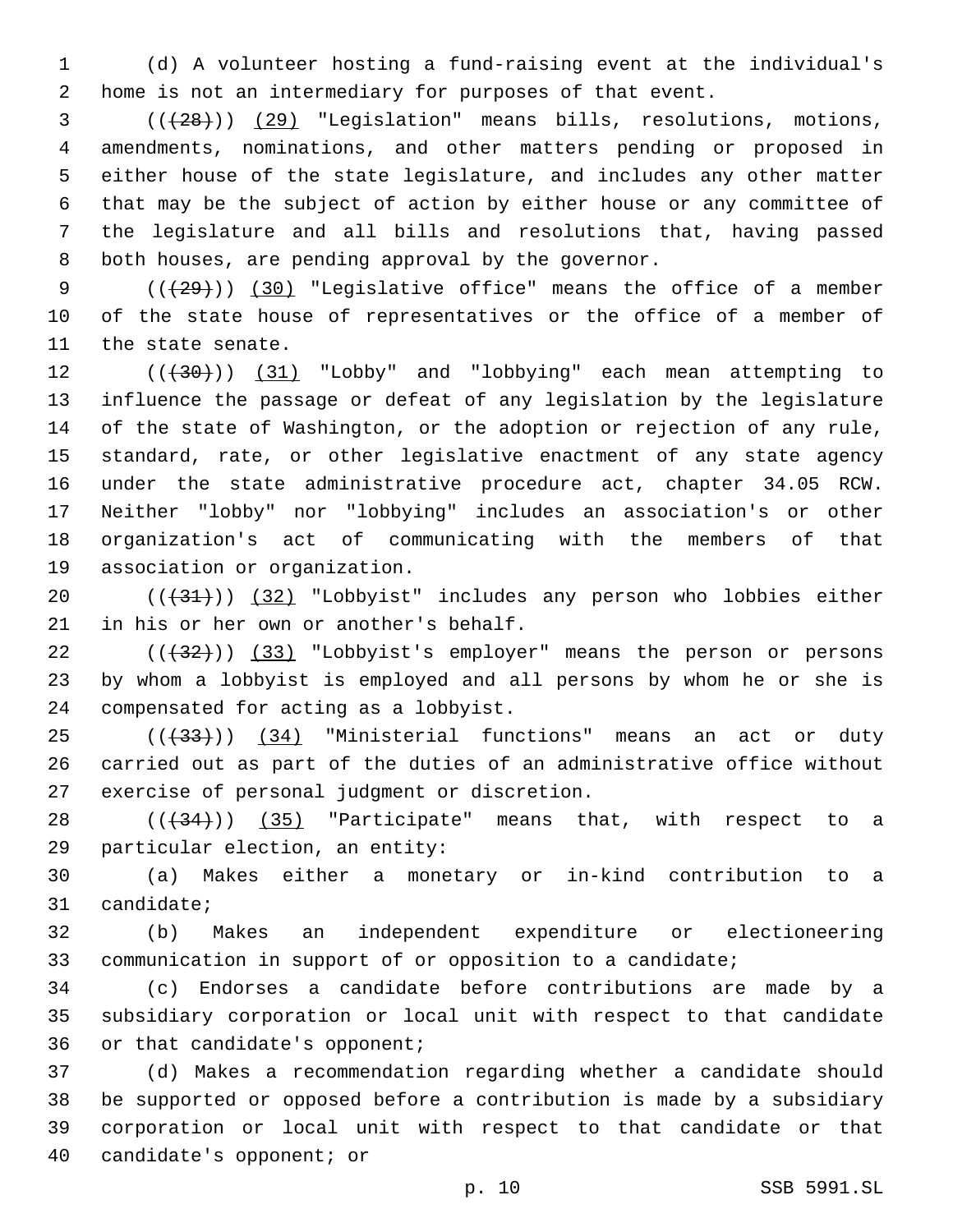(e) Directly or indirectly collaborates or consults with a subsidiary corporation or local unit on matters relating to the support of or opposition to a candidate, including, but not limited to, the amount of a contribution, when a contribution should be given, and what assistance, services or independent expenditures, or electioneering communications, if any, will be made or should be made 7 in support of or opposition to a candidate.

8 (( $(35)$ )) (36) "Person" includes an individual, partnership, joint venture, public or private corporation, association, federal, state, or local governmental entity or agency however constituted, candidate, committee, political committee, political party, executive committee thereof, or any other organization or group of persons, 13 however organized.

14 (( $(36)$ )) (37) "Political advertising" includes any advertising displays, newspaper ads, billboards, signs, brochures, articles, tabloids, flyers, letters, radio or television presentations, or other means of mass communication, used for the purpose of appealing, directly or indirectly, for votes or for financial or other support 19 or opposition in any election campaign.

20 (( $\left(\frac{37}{13}\right)$ ) (38) "Political committee" means any person (except a candidate or an individual dealing with his or her own funds or property) having the expectation of receiving contributions or making expenditures in support of, or opposition to, any candidate or any 24 ballot proposition.

25 (( $+38$ ))) (39) "Primary" for the purposes of RCW 42.17A.405 means the procedure for nominating a candidate to state or local office under chapter 29A.52 RCW or any other primary for an election that uses, in large measure, the procedures established in chapter 29A.52 29 RCW.

30 (( $\left(\frac{39}{10}\right)$  (40) "Public office" means any federal, state, judicial, county, city, town, school district, port district, special district, or other state political subdivision elective office.

33 (( $(40)$ )) (41) "Public record" has the definition in RCW 42.56.010.34

 $((441))$   $(42)$  "Recall campaign" means the period of time beginning on the date of the filing of recall charges under RCW 29A.56.120 and ending thirty days after the recall election.

38  $((42))$   $(43)(a)$  "Sponsor" for purposes of an electioneering communications, independent expenditures, or political advertising means the person paying for the electioneering communication,

p. 11 SSB 5991.SL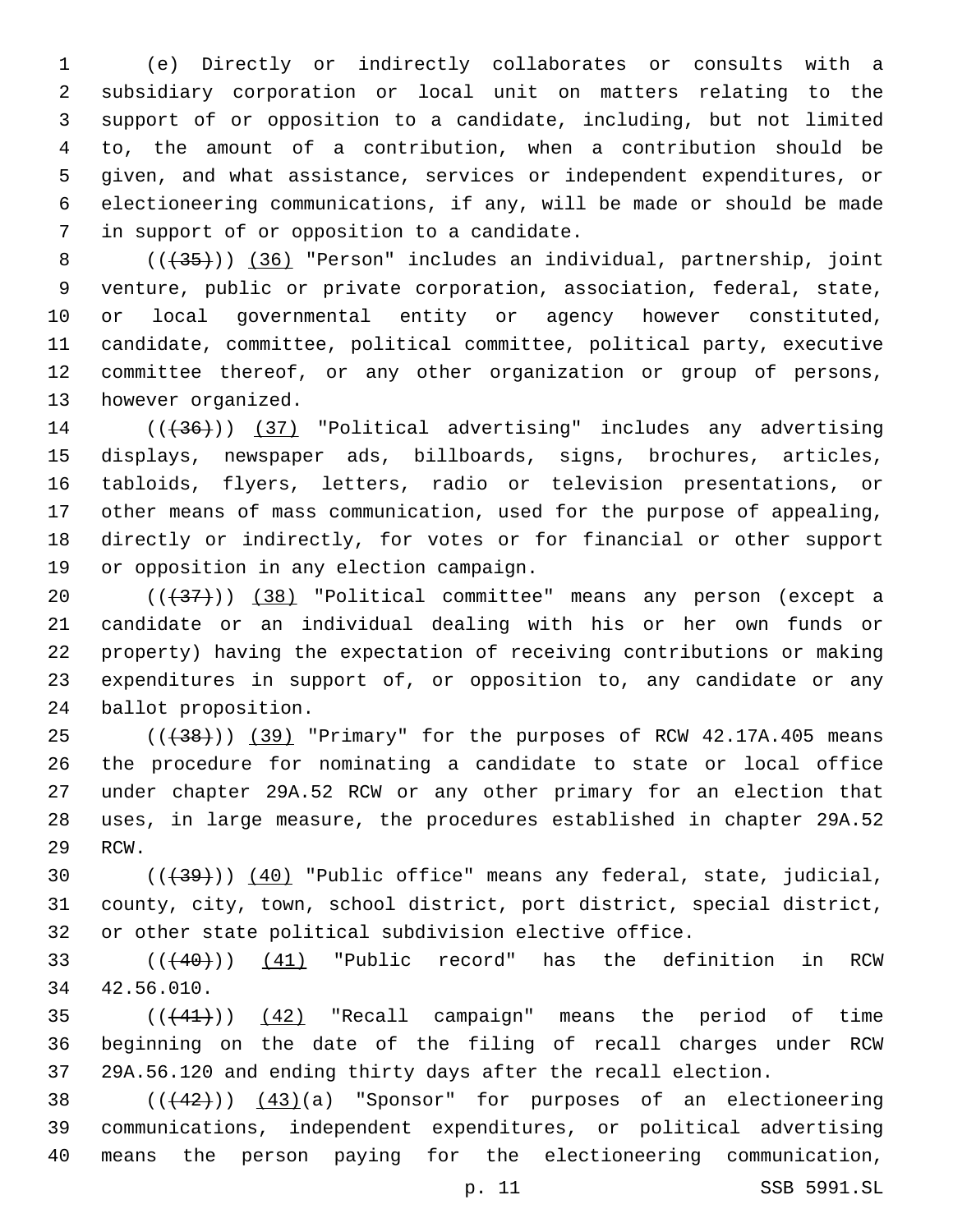independent expenditure, or political advertising. If a person acts as an agent for another or is reimbursed by another for the payment, 3 the original source of the payment is the sponsor.

 (b) "Sponsor," for purposes of a political or incidental committee, means any person, except an authorized committee, to whom 6 any of the following applies:

 (i) The committee receives eighty percent or more of its contributions either from the person or from the person's members, 9 officers, employees, or shareholders;

 (ii) The person collects contributions for the committee by use of payroll deductions or dues from its members, officers, or 12 employees.

13 (( $(43)$ )) (44) "Sponsored committee" means a committee, other than an authorized committee, that has one or more sponsors.

15 (( $(444)$ )) (45) "State office" means state legislative office or the office of governor, lieutenant governor, secretary of state, attorney general, commissioner of public lands, insurance commissioner, superintendent of public instruction, state auditor, or 19 state treasurer.

 $((45))$   $(46)$  "State official" means a person who holds a state 21 office.

 ( $(446)$ ))  $(47)$  "Surplus funds" mean, in the case of a political committee or candidate, the balance of contributions that remain in the possession or control of that committee or candidate subsequent to the election for which the contributions were received, and that are in excess of the amount necessary to pay remaining debts incurred by the committee or candidate with respect to that election. In the case of a continuing political committee, "surplus funds" mean those contributions remaining in the possession or control of the committee that are in excess of the amount necessary to pay all remaining debts when it makes its final report under RCW 42.17A.255.

  $((+47))$   $(48)$  "Treasurer" and "deputy treasurer" mean the 33 individuals appointed by a candidate or political or incidental committee, pursuant to RCW 42.17A.210, to perform the duties 35 specified in that section.

 NEW SECTION. **Sec. 4.** A new section is added to chapter 42.17A 37 RCW to read as follows: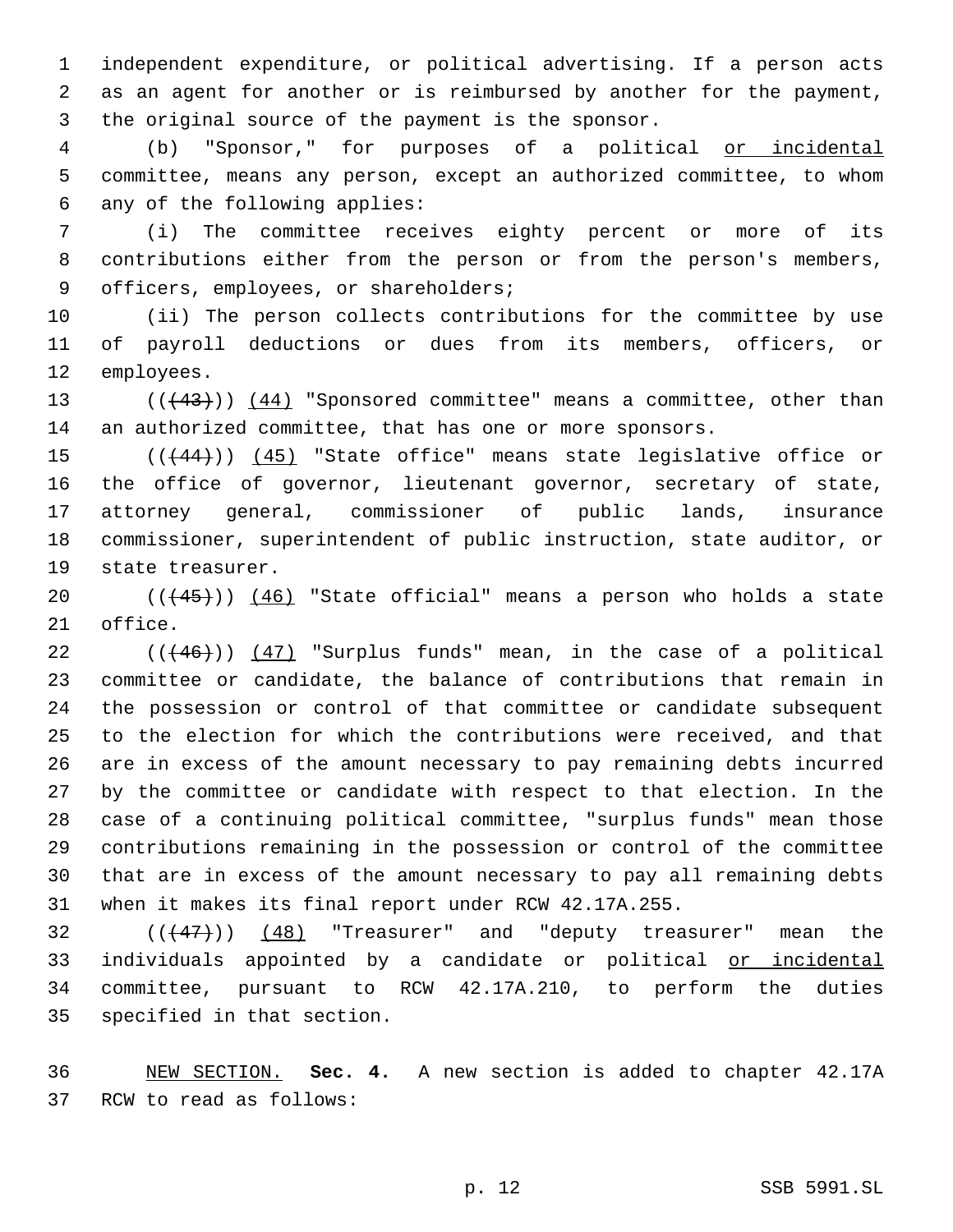(1)(a) An incidental committee must file a statement of organization with the commission within two weeks after the date the 3 committee first:

 (i) Has the expectation of making contributions or expenditures aggregating at least twenty-five thousand dollars in a calendar year in any election campaign, or to a political committee; and

 (ii) Is required to disclose a payment received under RCW  $42.17A.240(2)(d)$ .

 (b) If an incidental committee first meets the criteria requiring filing a statement of organization as specified in (a) of this subsection in the last three weeks before an election, then it must file the statement of organization within three business days.

 (2) The statement of organization must include but is not limited 14 to:

15 (a) The name and address of the committee;

 (b) The names and addresses of all related or affiliated political or incidental committees or other persons, and the nature 18 of the relationship or affiliation;

 (c) The names, addresses, and titles of its officers; or if it has no officers, the names, addresses, and titles of its responsible leaders and the name of the person designated as the treasurer of the 22 incidental committee;

 (d) The name, office sought, and party affiliation of each candidate whom the committee is supporting or opposing if the committee contributes directly to a candidate and, if donating to a political committee, the name and address of that political 27 committee;

 (e) The ballot proposition concerned, if any, and whether the committee is in favor of or opposed to such proposition; and

 (f) Such other information as the commission may by rule prescribe, in keeping with the policies and purposes of this chapter.

 (3) Any material change in information previously submitted in a statement of organization must be reported to the commission within 34 the ten days following the change.

 **Sec. 5.** RCW 42.17A.235 and 2015 c 54 s 1 are each amended to read as follows:36

 (1) In addition to the information required under RCW 42.17A.205 and 42.17A.210, on the day the treasurer is designated, each candidate or political committee must file with the commission a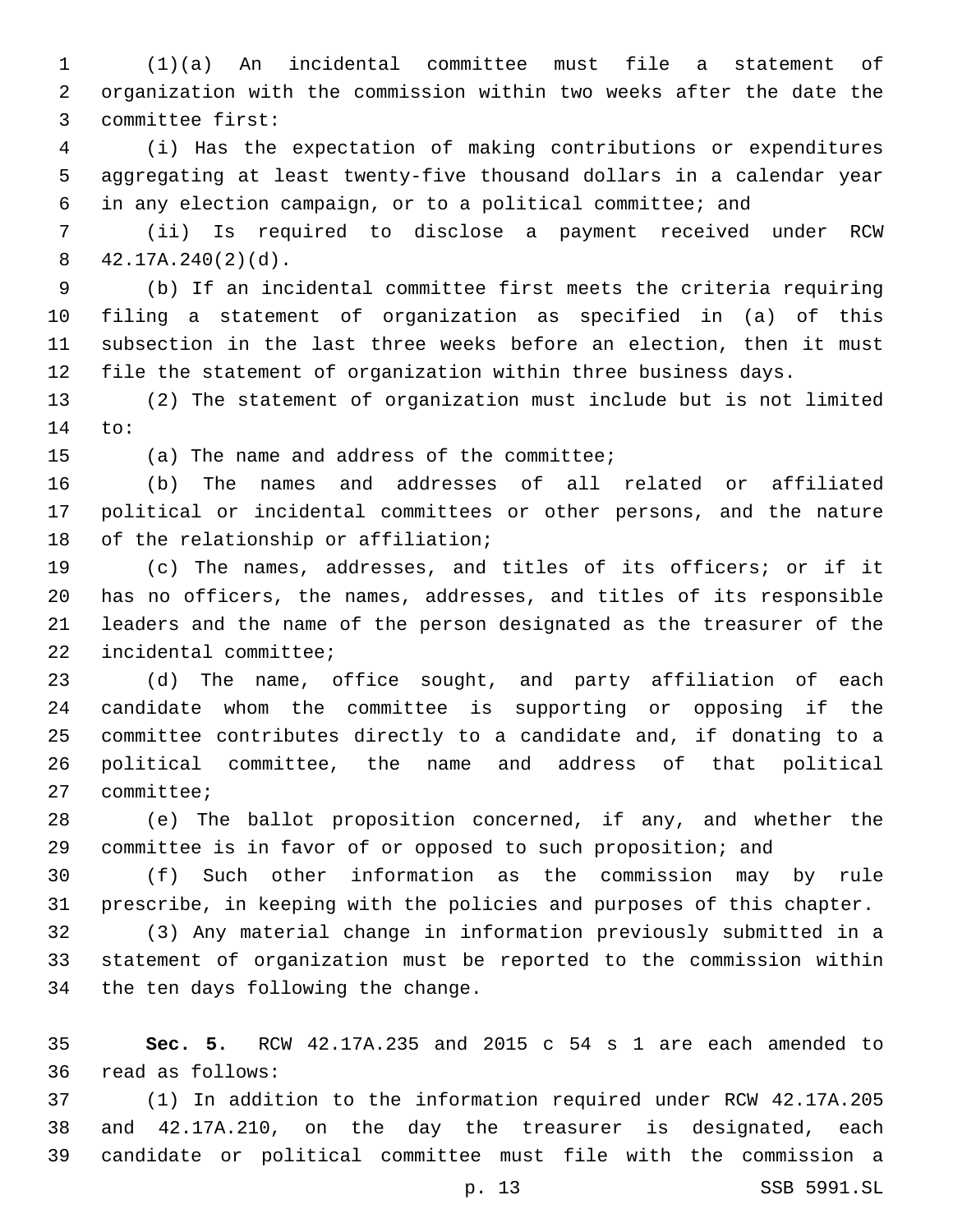report of all contributions received and expenditures made prior to that date, if any. In addition to the information required under RCW 42.17A.205 and 42.17A.210, on the day an incidental committee files a statement of organization with the commission, each incidental committee must file with the commission a report of any election campaign expenditures under RCW 42.17A.240(6), as well as the source of the ten largest cumulative payments of ten thousand dollars or greater it received in the current calendar year from a single person, including any persons tied as the tenth largest source of 10 payments it received, if any.

 (2) Each treasurer of a candidate or political committee or incidental committee required to file a statement of organization under this chapter shall file with the commission a report containing the information required by RCW 42.17A.240 at the following 15 intervals:

 (a) On the twenty-first day and the seventh day immediately 17 preceding the date on which the election is held;

(b) On the tenth day of the first month after the election; and

 (c) On the tenth day of each month in which no other reports are required to be filed under this section:

 (i) For a political committee only if the committee has received a contribution or made an expenditure in the preceding calendar month and either the total contributions received or total expenditures 24 made since the last such report exceed two hundred dollars; or

(ii) For an incidental committee, only if the committee has:

 (A) Received a payment that would change the information required under RCW 42.17A.240(2)(d) as included in its last report; or

 (B) Made any election campaign expenditure reportable under RCW 42.17A.240(6) since its last report, and the total election campaign expenditures made since the last report exceed two hundred dollars.

 The report filed twenty-one days before the election shall report all contributions received and expenditures made as of the end of one business day before the date of the report. The report filed seven days before the election shall report all contributions received and expenditures made as of the end of one business day before the date of the report. Reports filed on the tenth day of the month shall report all contributions received and expenditures made from the closing date of the last report filed through the last day of the 39 month preceding the date of the current report.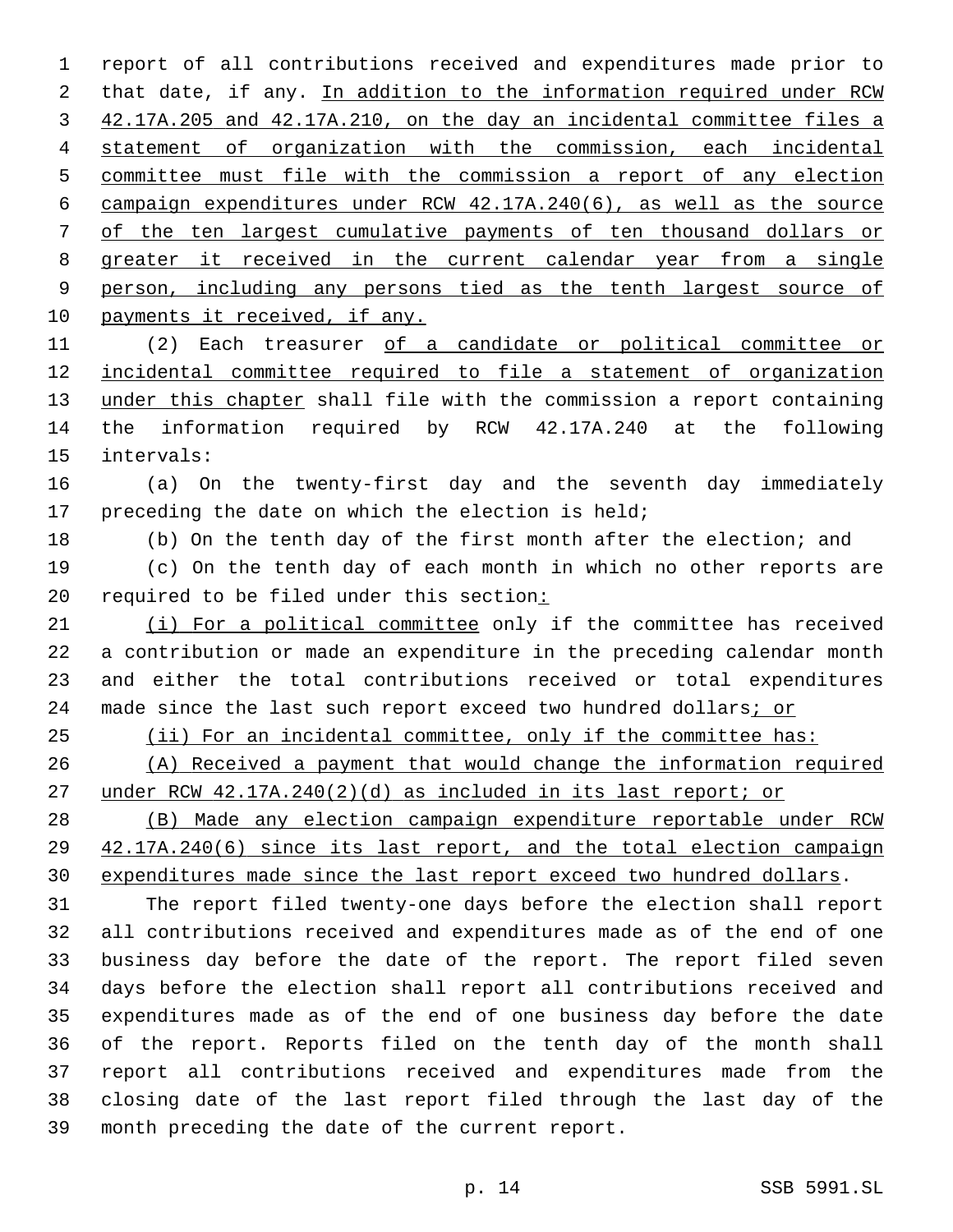(3) For the period beginning the first day of the fourth month preceding the date of the special election, or for the period beginning the first day of the fifth month before the date of the general election, and ending on the date of that special or general election, each Monday the treasurer for a candidate or a political committee shall file with the commission a report of each bank deposit made during the previous seven calendar days. The report shall contain the name of each person contributing the funds and the amount contributed by each person. However, persons who contribute no more than twenty-five dollars in the aggregate are not required to be identified in the report. A copy of the report shall be retained by the treasurer for his or her records. In the event of deposits made by a deputy treasurer, the copy shall be forwarded to the treasurer for his or her records. Each report shall be certified as correct by the treasurer or deputy treasurer making the deposit.

 $(4)(a)$  The treasurer  $((e \rightarrow e))$  for a candidate or a political committee shall maintain books of account accurately reflecting all contributions and expenditures on a current basis within five business days of receipt or expenditure. During the eight days immediately preceding the date of the election the books of account shall be kept current within one business day. As specified in the political committee's statement of organization filed under RCW 42.17A.205, the books of account must be open for public inspection by appointment at the designated place for inspections between 8:00 a.m. and 8:00 p.m. on any day from the eighth day immediately before the election through the day immediately before the election, other than Saturday, Sunday, or a legal holiday. It is a violation of this chapter for a candidate or political committee to refuse to allow and keep an appointment for an inspection to be conducted during these authorized times and days. The appointment must be allowed at an authorized time and day for such inspections that is within twenty-four hours of the time and day that is requested for the inspection.

 (b) At the time of making the appointment, a person wishing to inspect the books of account must provide the treasurer the name and telephone number of the person wishing to inspect the books of account. The person inspecting the books of account must show photo 37 identification before the inspection begins.

 (c) A treasurer may refuse to show the books of account to any person who does not make an appointment or provide the required 40 identification.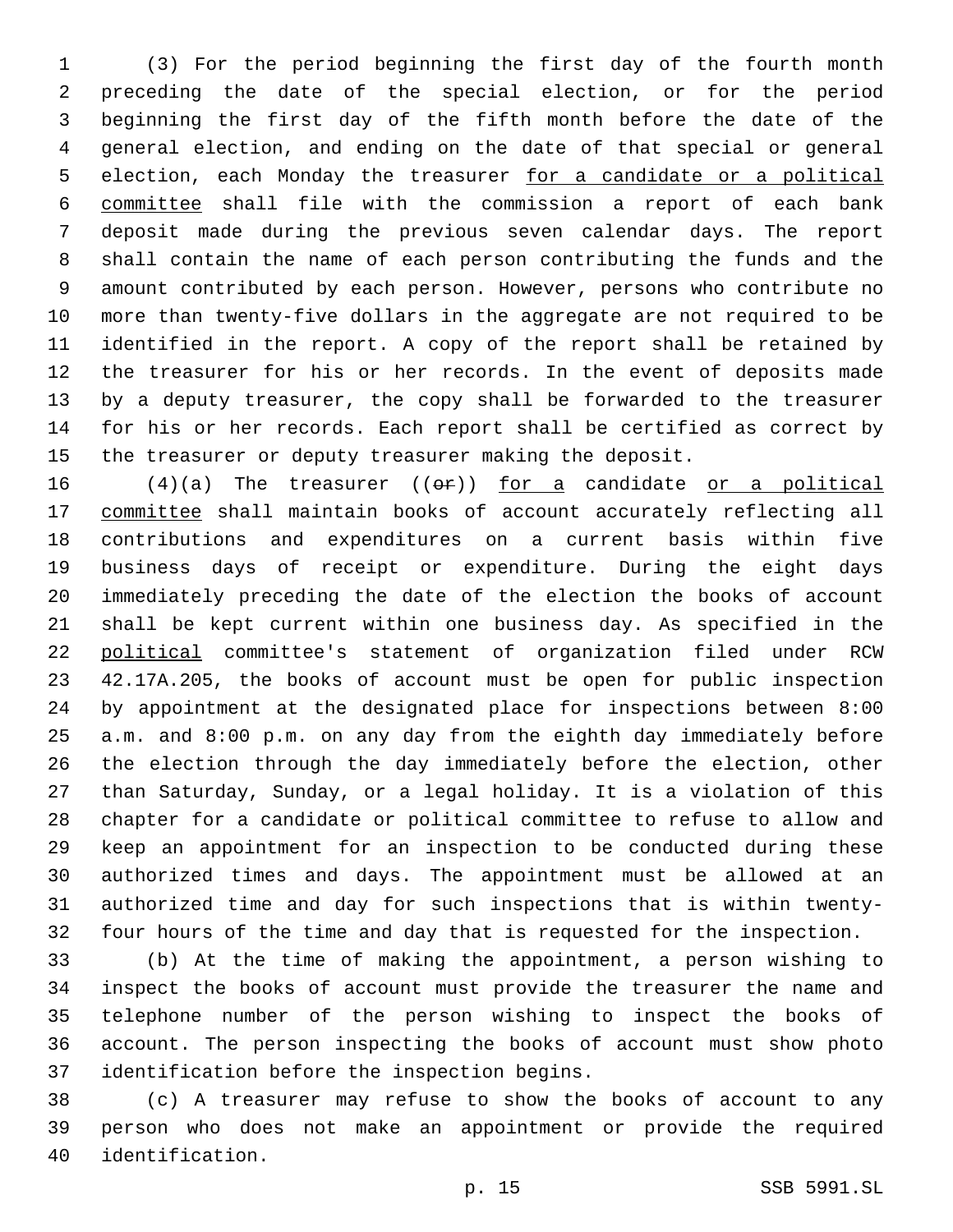(5) Copies of all reports filed pursuant to this section shall be readily available for public inspection by appointment, pursuant to subsection (4) of this section, at the principal headquarters or, if there is no headquarters, at the address of the treasurer or such other place as may be authorized by the commission.

 (6) The treasurer or candidate shall preserve books of account, bills, receipts, and all other financial records of the campaign or political committee for not less than five calendar years following 9 the year during which the transaction occurred.

 (7) All reports filed pursuant to subsection (1) or (2) of this section shall be certified as correct by the candidate and the 12 treasurer.

 (8) When there is no outstanding debt or obligation, the campaign fund is closed, and the campaign is concluded in all respects or in the case of a political committee, the committee has ceased to function and has dissolved, the treasurer shall file a final report. Upon submitting a final report, the duties of the treasurer shall cease and there is no obligation to make any further reports.

 (9) The commission must adopt rules for the dissolution of incidental committees.

 **Sec. 6.** RCW 42.17A.240 and 2010 c 204 s 409 are each amended to read as follows:22

 Each report required under RCW 42.17A.235 (1) and (2) must be certified as correct by the treasurer and the candidate and shall 25 disclose the following except that the commission may suspend or 26 modify reporting requirements for contributions received by an incidental committee in cases of manifestly unreasonable hardship under RCW 42.17A.120:28

(1) The funds on hand at the beginning of the period;

 (2) The name and address of each person who has made one or more contributions during the period, together with the money value and date of each contribution and the aggregate value of all contributions received from each person during the campaign, or in the case of a continuing political committee, the current calendar 35 year, with the following exceptions:

 (a) Pledges in the aggregate of less than one hundred dollars 37 from any one person need not be reported;

 (b) Income that results from a fund-raising activity conducted in accordance with RCW 42.17A.230 may be reported as one lump sum, with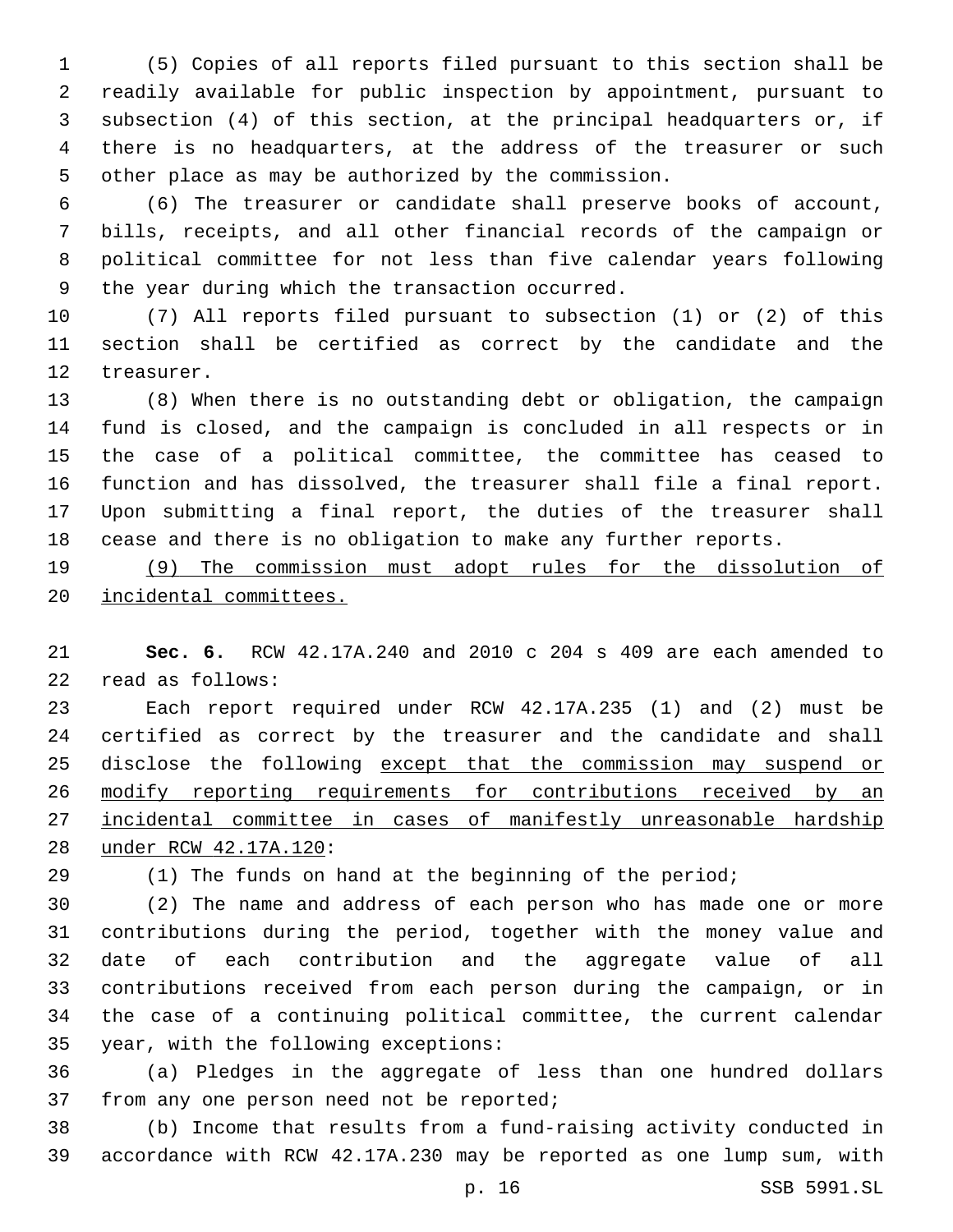the exception of that portion received from persons whose names and addresses are required to be included in the report required by RCW 3 42.17A.230;

 (c) Contributions of no more than twenty-five dollars in the aggregate from any one person during the election campaign may be reported as one lump sum if the treasurer maintains a separate and private list of the name, address, and amount of each such 8 contributor; ((and))

 (d) Payments received by an incidental committee from any one person need not be reported unless the person is one of the committee's ten largest sources of payments received, including any persons tied as the tenth largest source of payments received, during 13 the current calendar year, and the value of the cumulative payments 14 received from that person during the current calendar year is ten thousand dollars or greater. For payments to incidental committees 16 from multiple persons received in aggregated form, any payment of more than ten thousand dollars from any single person must be 18 reported, but the aggregated payment itself may not be reported;

 (e) Payments from private foundations organized under section 501(c)(3) of the internal revenue code to an incidental committee do 21 not have to be reported if:

 (i) The private foundation is contracting with the incidental committee for a specific purpose other than election campaign 24 purposes;

 (ii) Use of the funds for election campaign purposes is 26 explicitly prohibited by contract; and

 (iii) Funding from the private foundation represents less than 28 twenty-five percent of the incidental committee's total budget;

 (f) For purposes of this subsection, commentary or analysis on a ballot measure by an incidental committee is not considered a contribution if it does not advocate specifically to vote for or against the ballot measure; and

33 (q) The money value of contributions of postage  $((\text{shall } b\text{e}))$  is 34 the face value of the postage;

 (3) Each loan, promissory note, or security instrument to be used by or for the benefit of the candidate or political committee made by any person, including the names and addresses of the lender and each person liable directly, indirectly or contingently and the date and amount of each such loan, promissory note, or security instrument; (4) All other contributions not otherwise listed or exempted;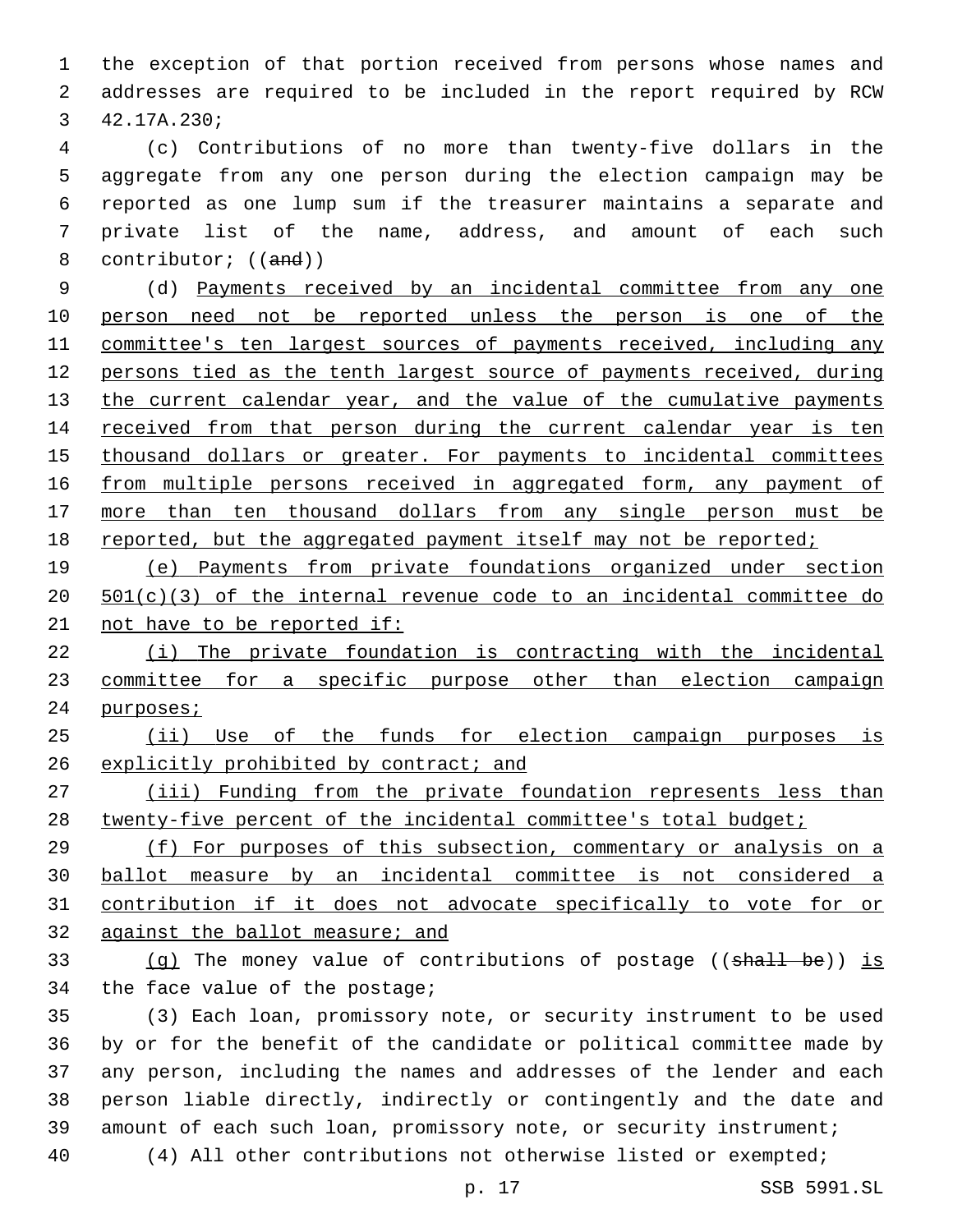(5) The name and address of each candidate or political committee to which any transfer of funds was made, including the amounts and 3 dates of the transfers;

 (6) The name and address of each person to whom an expenditure was made in the aggregate amount of more than fifty dollars during the period covered by this report, the amount, date, and purpose of each expenditure, and the total sum of all expenditures. An incidental committee only must report on expenditures, made and reportable as contributions as defined in RCW 42.17A.005, to election campaigns. For purposes of this subsection, commentary or analysis on a ballot measure by an incidental committee is not considered an expenditure if it does not advocate specifically to vote for or 13 against the ballot measure;

 (7) The name and address of each person directly compensated for soliciting or procuring signatures on an initiative or referendum petition, the amount of the compensation to each person, and the total expenditures made for this purpose. Such expenditures shall be reported under this subsection in addition to what is required to be 19 reported under subsection (6) of this section;

 (8) The name and address of any person and the amount owed for any debt, obligation, note, unpaid loan, or other liability in the amount of more than two hundred fifty dollars or in the amount of more than fifty dollars that has been outstanding for over thirty 24 days;

(9) The surplus or deficit of contributions over expenditures;

 (10) The disposition made in accordance with RCW 42.17A.430 of 27 any surplus funds; and

 (11) Any other information required by the commission by rule in conformance with the policies and purposes of this chapter.

 **Sec. 7.** RCW 42.17A.420 and 2010 c 204 s 604 are each amended to 31 read as follows:

 (1) It is a violation of this chapter for any person to make, or for any candidate or political committee to accept from any one person, contributions reportable under RCW 42.17A.240 in the aggregate exceeding fifty thousand dollars for any campaign for statewide office or exceeding five thousand dollars for any other campaign subject to the provisions of this chapter within twenty-one days of a general election. This subsection does not apply to contributions made by, or accepted from, a bona fide political party